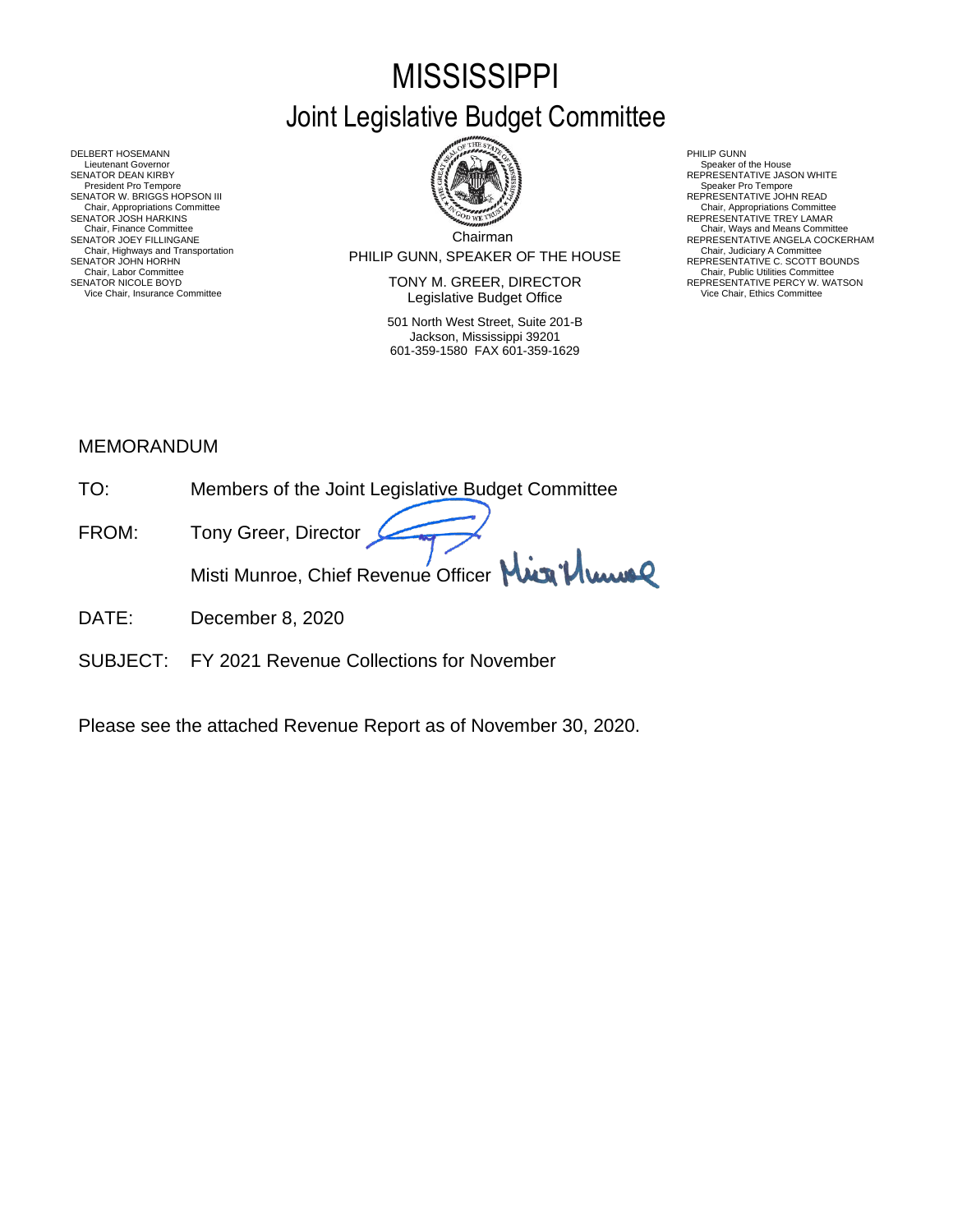



**Source of Revenue Collections Month\* FYTD\* Prior Year\*\*** Sales Tax  $$24.5$  \$106.6 \$34.6 Individual Income Tax 58.3 38.3 126.8 Corporate Tax 6.0 33.7 75.2 Use Tax 11.8 62.3 51.8 Gaming Tax  $-0.3$  7.6 0.4 Total Collections \$104.5 \$279.2 \$272.8

*\*Figures in millions above or below the Sine Die estimate*

*\*\*Figures in millions above or below the prior year's actual collections*



#### FY 2021

Total revenue collections for the month of November FY 2021 are \$104,515,248 or 28.06% above the sine die revenue estimate. Fiscal YTD revenue collections through November 2020 are \$279,188,310 or 12.33% above the sine die estimate. Fiscal YTD total revenue collections through November 2020 are \$272,820,628 or 12.01% above the prior year's collections. The FY 2021 Sine Die Revenue Estimate is \$5,690,700,000.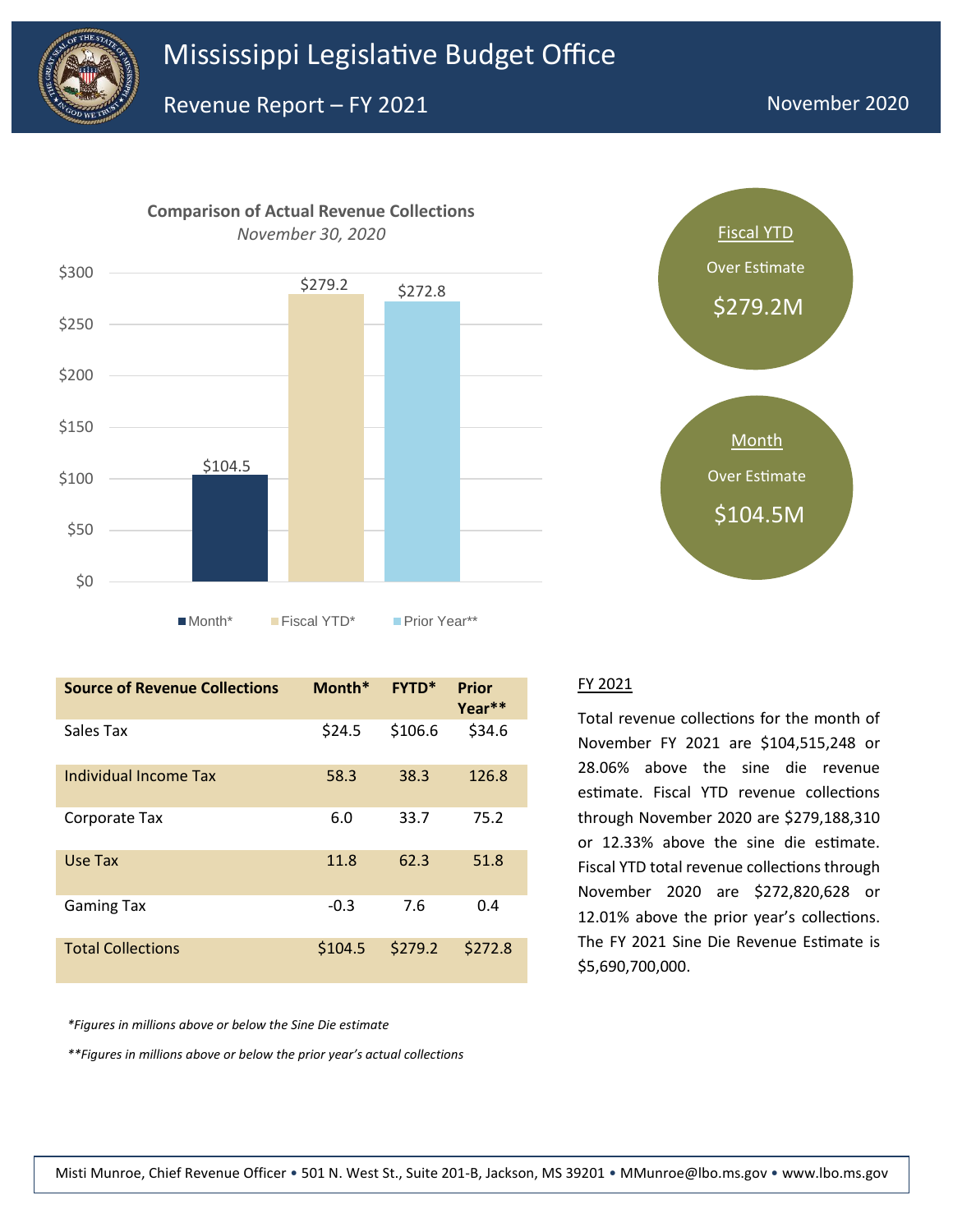

## **Comparison of Actual Revenue Collections by Tax Type**

The graph above compares the actual revenue collections to the sine die revenue estimate for each of the main tax revenue sources. The figures reflect the amount the actual collections for Sales, Individual, Corporate, Use and Gaming taxes were above or below the estimate for the month and fiscal year-to-date. The graph also compares fiscal year-todate actual collections to prior year actual collections, as of November 30, 2020.



**10-Year Historical Total Revenue** 

Use Gaming \*Figures do not include budget reductions or other transfers used to balance the budget. Figures include Attorney General Settlements for FY 2011 – FY 2020.

## **10-Year Historical Revenue Collections by Tax Type**

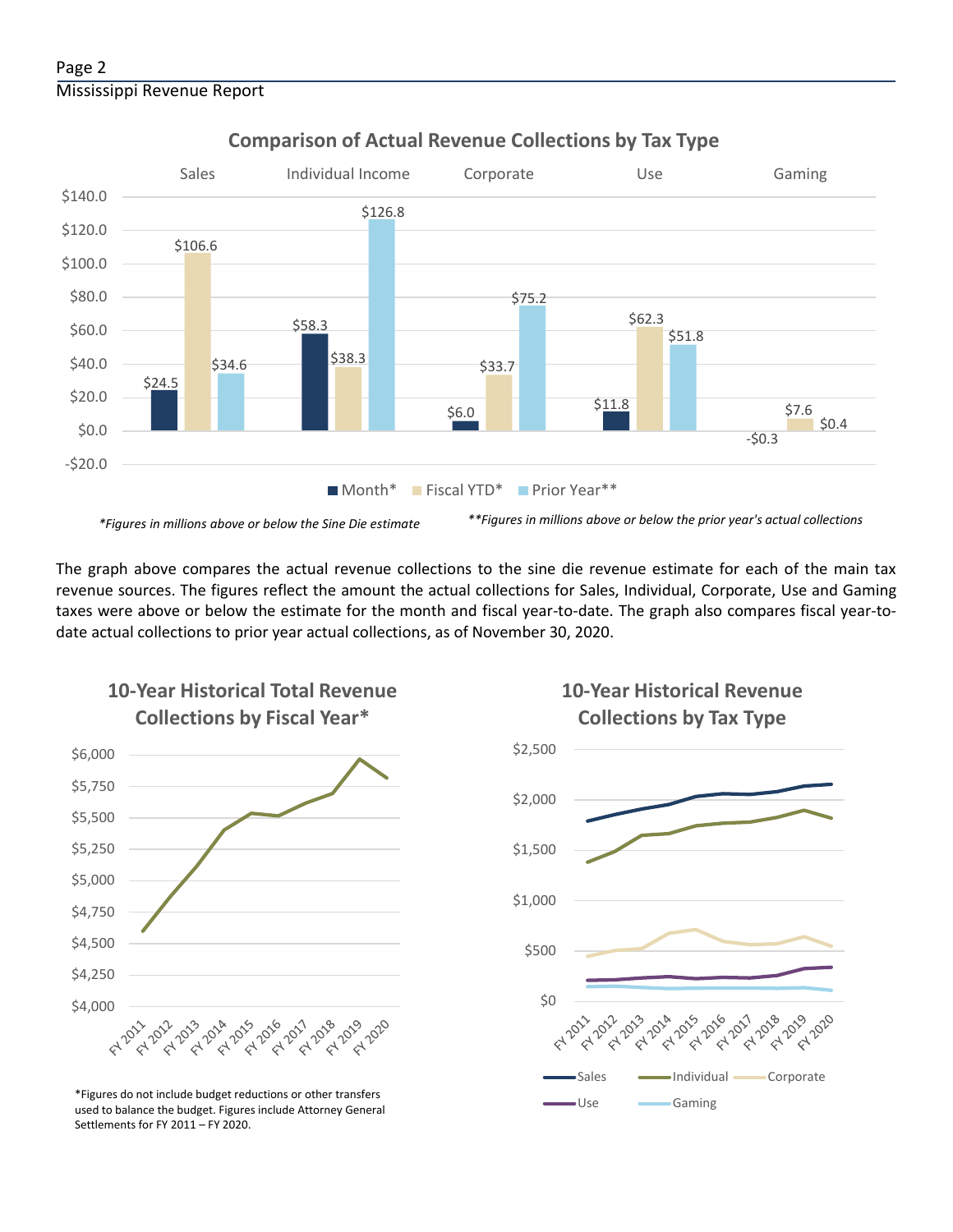#### Page 3

Mississippi Revenue Report

Below is a chart showing FY 2021 year-to-date collections compared to prior year-to-date collections.

|                                      |                         |                         | <b>Over/(Under) Prior Year</b> |             |  |
|--------------------------------------|-------------------------|-------------------------|--------------------------------|-------------|--|
| <b>Source of Revenue Collections</b> | FY 2020 July - November | FY 2021 July - November | Amount (\$)                    | % Change    |  |
| Sales Tax                            | \$790,062,070           | \$824,711,327           | \$34,649,257                   | 4.39%       |  |
| <b>Individual Income Tax</b>         | 828,172,447             | 954,929,474             | 126,757,027                    | 15.31%      |  |
| Corporate Income Tax                 | 124,742,701             | 199,969,641             | 75,226,940                     | 60.31%      |  |
| Use Tax                              | 117,223,558             | 169,041,578             | 51,818,020                     | 44.20%      |  |
| <b>Insurance Premium Tax</b>         | 116,777,067             | 126,985,104             | 10,208,037                     | 8.74%       |  |
| Tobacco, ABC & Beer                  | 103,016,652             | 120,364,745             | 17,348,093                     | 16.84%      |  |
| Oil & Gas Severance                  | 12,117,522              | 6,777,996               | (5,339,526)                    | $-44.06%$   |  |
| <b>Gaming Tax</b>                    | 53,675,431              | 54,081,472              | 406,041                        | 0.76%       |  |
| Other Dept. of Revenue               | 21,098,752              | 19,847,352              | (1,251,400)                    | $-5.93%$    |  |
| Other Than Dept. of Revenue          | 66,979,244              | 67,643,821              | 664,577                        | 0.99%       |  |
| Sub-Total                            | 2,233,865,444           | 2,544,352,510           | 310,487,066                    | 13.90%      |  |
| All Other Transfers/Collections      | 37,666,438              | $\Omega$                | (37,666,438)                   | $-100.00\%$ |  |
| <b>Total</b>                         | \$2,271,531,882         | \$2,544,352,510         | \$272,820,628                  | 12.01%      |  |



### **Economic Statistics**:  **Economic Statistics**:

## Unemployment Rate Unemployment Rate

|                                    | Latest     | Change   | Frequency | Date     |  |  |  |  |
|------------------------------------|------------|----------|-----------|----------|--|--|--|--|
| Mississippi                        | 7.4%       | 0.2      | Monthly   | $Oct-20$ |  |  |  |  |
| <b>United States</b>               | 6.9%       | $-1.0$   | Monthly   | $Oct-20$ |  |  |  |  |
|                                    |            |          |           |          |  |  |  |  |
| GDP (millions)                     |            |          |           |          |  |  |  |  |
|                                    | Latest     | Change*  | Frequency | Date     |  |  |  |  |
| Mississippi                        | 92,943     | $-37.9%$ | Quarterly | 2020:02  |  |  |  |  |
| <b>United States</b>               | 17,302,500 | $-35.9%$ | Quarterly | 2020:Q2  |  |  |  |  |
|                                    |            |          |           |          |  |  |  |  |
| Mississippi Employment (thousands) |            |          |           |          |  |  |  |  |
|                                    | Latest     | Change   | Frequency | Date     |  |  |  |  |
| <b>Total Nonfarm</b>               | 1,131.7    | 0.3%     | Monthly   | $Oct-20$ |  |  |  |  |
| <b>Total Private</b>               | 897.6      | 0.5%     | Monthly   | $Oct-20$ |  |  |  |  |

\*annualized quarterly growth

#### \*Figures in millions.

November FY 2021 General Fund collections were \$45,023,283 or 10.42% above November FY 2020 actual collections. Sales tax collections for the month of November were above the prior year by \$8.0M. Individual income tax collections for the month of November were above the prior year by \$26.2M. Corporate income tax collections for the month of November were above the prior year by \$2.0M.

For a more detailed listing of revenue collections for the State of Mississippi, please see the attached MS Department of Finance and Administration's monthly Revenue Report.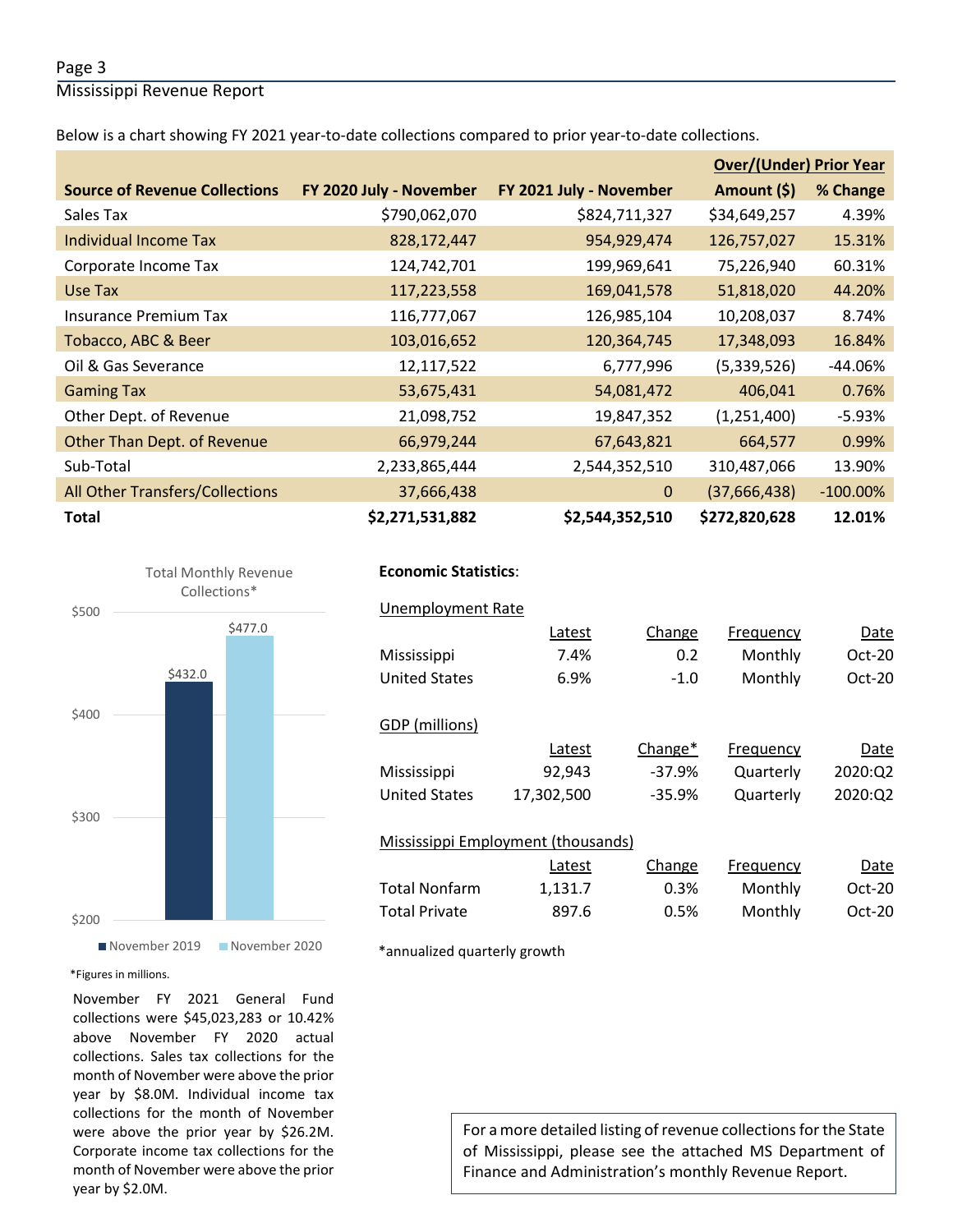## Mississippi Department of Finance and Administration Revenue Report

*As of November 30, 2020*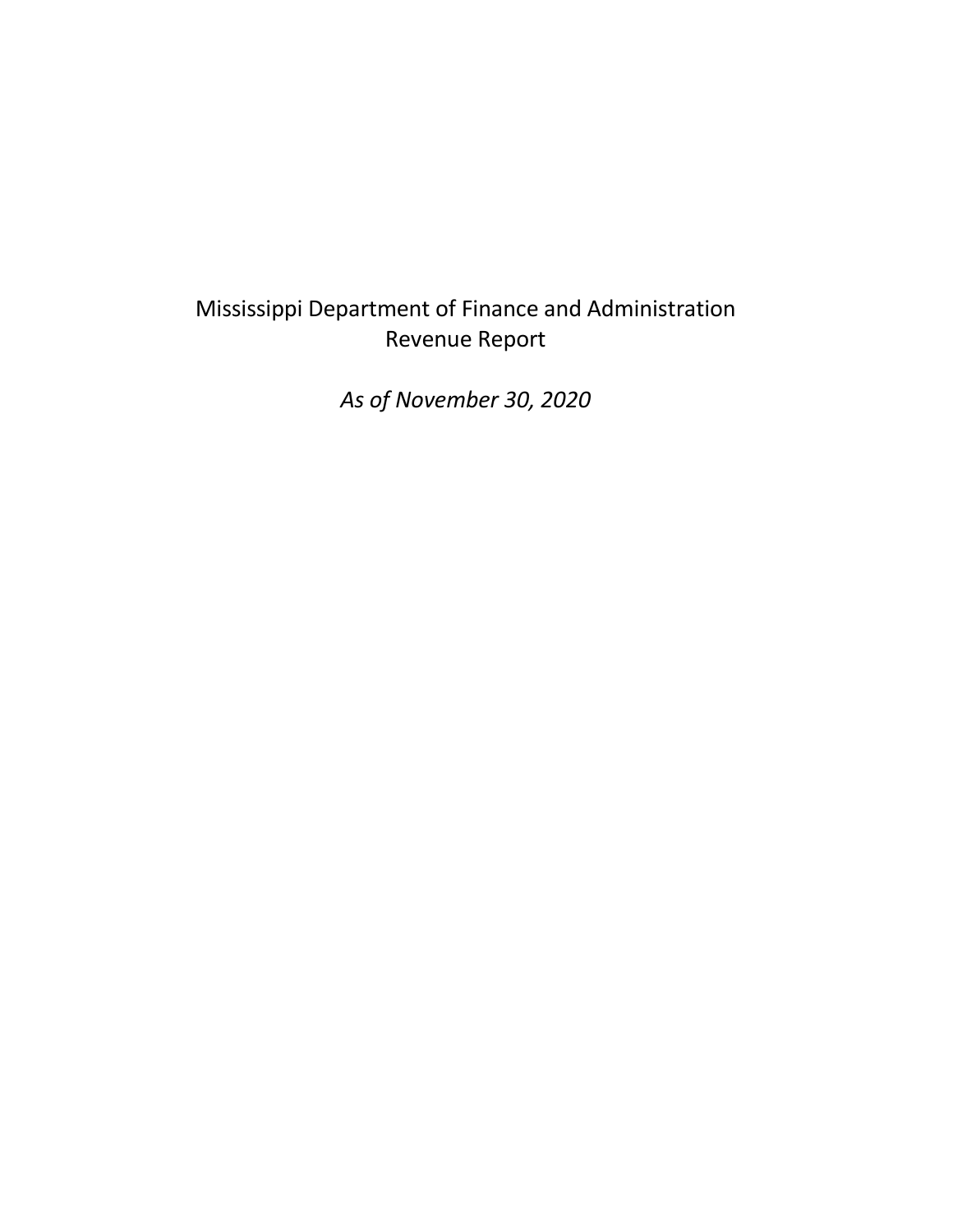Page 1

#### **FISCAL YEAR 2021**

|                                          |                                  | <b>ACTUAL</b>      |                    | <b>ACTUAL</b>    | OVER OR UNDER      |                         |                |
|------------------------------------------|----------------------------------|--------------------|--------------------|------------------|--------------------|-------------------------|----------------|
|                                          | <b>ACTUAL</b>                    | <b>COLLECTIONS</b> | <b>ESTIMATE</b>    | <b>ESTIMATE</b>  | <b>COLLECTIONS</b> | <b>ESTIMATE TO DATE</b> |                |
|                                          | <b>COLLECTIONS</b>               | $07-01-19$         | <b>FISCAL YEAR</b> | $07 - 01 - 20$   | $07 - 01 - 20$     |                         |                |
| <b>SOURCE</b>                            | <b>FY 2020</b>                   | $11 - 30 - 19$     | 2021               | $11 - 30 - 20$   | $11 - 30 - 20$     | <b>AMOUNT</b>           | <b>PERCENT</b> |
| DEPT. OF REVENUE COLLECTIONS:            |                                  |                    |                    |                  |                    |                         |                |
| <b>SALES TAX (NET)</b>                   | $\mathbb{S}$<br>2,156,122,116 \$ | 790,062,070 \$     | 2,002,600,000 \$   | 718,080,000 \$   | 824,711,327 \$     | 106,631,327             | 14.85%         |
| INDIVIDUAL INCOME TAX                    | 1,819,610,333                    | 828,172,447        | 2,005,000,000      | 916,600,000      | 954,929,474        | 38,329,474              | 4.18%          |
| CORPORATE INCOME TAX                     | 548,728,829                      | 124,742,701        | 480,700,000        | 166,230,000      | 199,969,641        | 33,739,641              | 20.30%         |
| <b>USE TAX</b>                           | 339,863,553                      | 117,223,558        | 288,400,000        | 106,790,000      | 169,041,578        | 62, 251, 578            | 58.29%         |
| <b>INSURANCE PREMIUM TAX</b>             | 312,762,228                      | 116,777,067        | 320,400,000        | 114,850,000      | 126,985,104        | 12,135,104              | 10.57%         |
| TOBACCO TAX                              | 139,206,037                      | 57,032,749         | 133,700,000        | 57,880,000       | 62,567,801         | 4,687,801               | 8.10%          |
| <b>ABC DIVISION</b>                      | 88,622,555                       | 33,746,717         | 90,800,000         | 35,724,000       | 45,321,413         | 9,597,413               | 26.87%         |
| BEER AND WINE TAX                        | 27,727,976                       | 12,237,186         | 29,000,000         | 12,826,000       | 12,475,531         | (350, 469)              | $-2.73%$       |
| OIL SEVERANCE TAX                        | 21,213,506                       | 11,240,890         | 20,200,000         | 8,415,000        | 6,206,047          | (2,208,953)             | $-26.25%$      |
| NATURAL GAS SEVERANCE TAX                | 1,775,004                        | 876,632            | 1,800,000          | 750,000          | 571,949            | (178,051)               | $-23.74%$      |
| <b>AUTO TAG FEES</b>                     | 13,532,878                       | 6,336,052          | 11,500,000         | 4,768,000        | 5,853,113          | 1,085,113               | 22.76%         |
| <b>INSTALLMENT LOAN TAX</b>              | 12,163,289                       | 6,321,530          | 12,200,000         | 6,337,000        | 5,976,460          | (360, 540)              | $-5.69%$       |
| PAYMENT IN LIEU OF TAX                   | 1,200,000                        | $\mathbf{0}$       | 1,200,000          | $\Omega$         | $\overline{0}$     | $\theta$                | $0.00\%$       |
| <b>MISCELLANEOUS</b>                     | 11,235,302                       | 8,441,168          | 11,600,000         | 8,651,000        | 8,017,778          | (633, 222)              | $-7.32%$       |
| <b>GAMING FEES &amp; TAXES</b>           | 110,694,305                      | 53,675,431         | 114,300,000        | 46,500,000       | 54,081,472         | 7,581,472               | 16.30%         |
| TOTAL DEPT. OF REVENUE:                  | 5,604,457,913                    | 2,166,886,200      | 5,523,400,000      | 2,204,401,000    | 2,476,708,689      | 272,307,689             | 12.35%         |
| OTHER THAN DEPT. OF REVENUE COLLECTIONS: |                                  |                    |                    |                  |                    |                         |                |
| <b>INTEREST ON INVESTMENTS</b>           | 29,331,625                       | 12,332,352         | 14,500,000         | 5,414,200        | 5,806,532          | 392,332                 | 7.25%          |
| HIGHWAY SAFETY PATROL                    | 18,430,959                       | 7,931,001          | 18,700,000         | 7,796,000        | 8,273,397          | 477,397                 | 6.12%          |
| <b>INSURANCE TAX</b>                     | 28,925,611                       | 13,604,289         | 29,200,000         | 12,544,000       | 15,507,227         | 2,963,227               | 23.62%         |
| LICENSES, FEES, PERMITS                  | 51,188,639                       | 15,077,505         | 52,000,000         | 13,662,000       | 20,669,449         | 7,007,449               | 51.29%         |
| <b>CRIME TAX/ASSESSMENT</b>              | 37,173,545                       | 14,869,432         | 43,500,000         | 17,264,000       | 14,379,961         | (2,884,039)             | $-16.71%$      |
| <b>MISCELLANEOUS</b>                     | 2,384,485                        | 802,027            | 2,400,000          | 811,000          | 964,553            | 153,553                 | 18.93%         |
| <b>GAMING FEES &amp; TAXES</b>           | 5,184,698                        | 2,362,638          | 7,000,000          | 3,272,000        | 2,042,702          | (1,229,298)             | $-37.57%$      |
| TOTAL OTHER THAN DOR:                    | 172,619,561                      | 66,979,244         | 167,300,000        | 60,763,200       | 67,643,821         | 6,880,621               | 11.32%         |
| <b>TOTAL GF - (Sine Die) COLLECTIONS</b> | 5,777,077,474                    | 2,233,865,445      | 5,690,700,000      | 2,265,164,200    | 2,544,352,510      | 279,188,310             | 12.33%         |
| SETTLEMENTS/OTHER                        | 36,481,061                       | 36,481,061         |                    | ∩                | 0                  | $\theta$                | $0.00\%$       |
| <b>WCSR TRANSFER IN</b>                  | $\theta$                         | $\theta$           |                    |                  |                    |                         | $0.00\%$       |
| OTHER NON BUDGET TRANSFER IN             | 3,569,628                        | 1,185,377          |                    |                  |                    |                         | $0.00\%$       |
| TRANSFER IN (BUD RED)                    | $\Omega$                         | 0                  |                    |                  |                    |                         | $0.00\%$       |
| OTHER BUDGETED GF COLLECTIONS            |                                  |                    |                    |                  |                    | $\theta$                | $0.00\%$       |
| TOTAL GENERAL FUND:                      | 5,817,128,163 \$<br>-S           | 2,271,531,882 \$   | 5,690,700,000 \$   | 2,265,164,200 \$ | 2,544,352,510 \$   | 279,188,310             | 12.33%         |
|                                          |                                  |                    |                    |                  |                    |                         |                |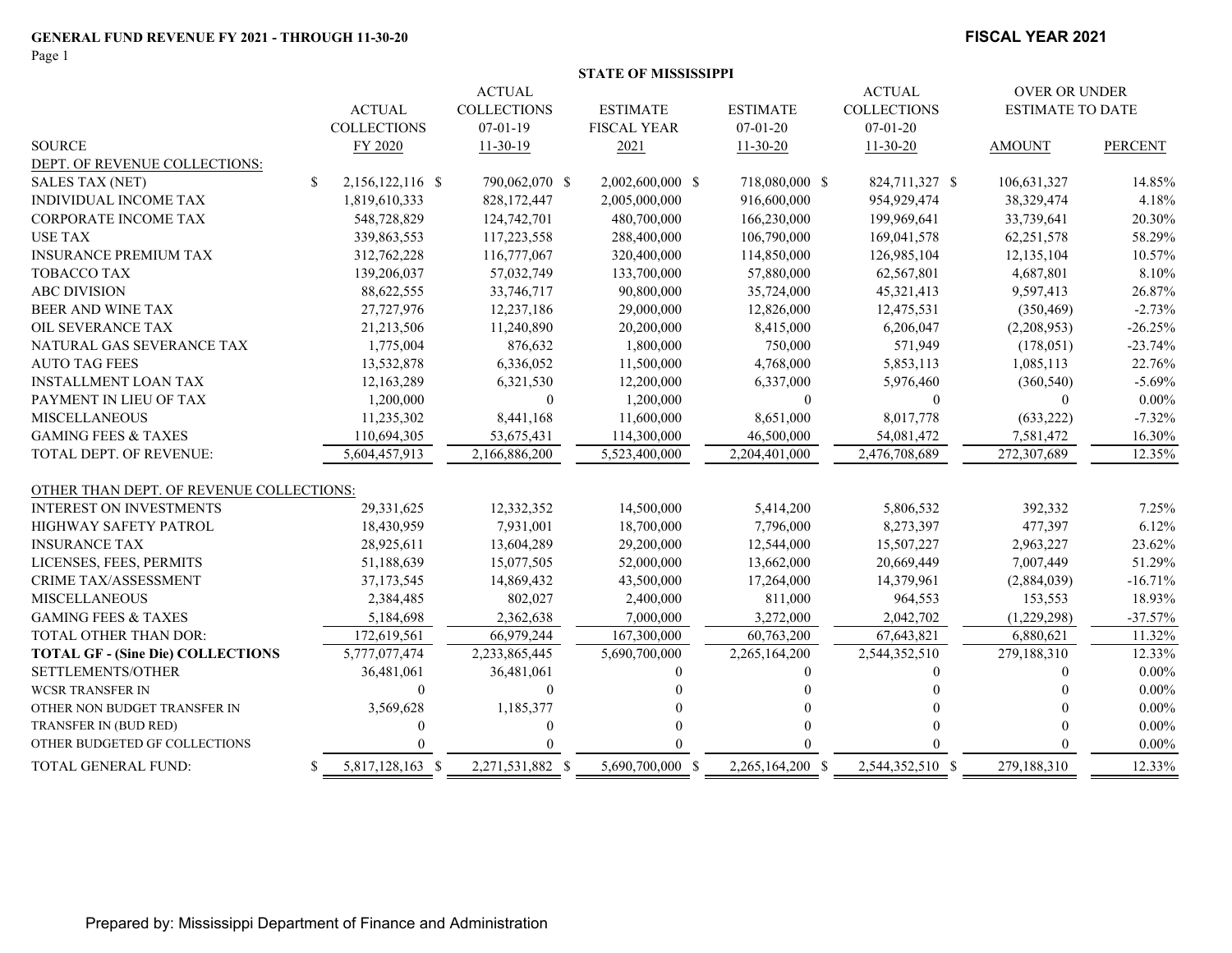#### **GENERAL FUND REVENUE FY 2021 - THROUGH 11-30-20 COMPARISON TO PRIOR YEAR COLLECTIONS** Page 2

|                                          |    |                |                | $07-01-19$       | $07-01-20$       | <b>INCREASE OR DECREASE</b> |                |
|------------------------------------------|----|----------------|----------------|------------------|------------------|-----------------------------|----------------|
|                                          |    | November       | November       | <b>TO</b>        | <b>TO</b>        | OVER OR UNDER PRIOR YEAR    |                |
| <b>SOURCE</b>                            |    | 2019           | 2020           | $11-30-19$       | $11-30-20$       | <b>AMOUNT</b>               | <b>PERCENT</b> |
| DEPT. OF REVENUE COLLECTIONS:            |    |                |                |                  |                  |                             |                |
| <b>SALES TAX (NET)</b>                   | \$ | 180,579,307 \$ | 188,529,778 \$ | 790,062,070 \$   | 824,711,327 \$   | 34,649,257                  | 4.39%          |
| INDIVIDUAL INCOME TAX                    |    | 171,998,238    | 198,202,554    | 828,172,447      | 954,929,474      | 126,757,027                 | 15.31%         |
| <b>CORPORATE INCOME TAX</b>              |    | 6,857,977      | 8,895,678      | 124,742,701      | 199,969,641      | 75,226,939                  | 60.31%         |
| <b>USE TAX</b>                           |    | 26,438,940     | 34,235,095     | 117,223,558      | 169,041,578      | 51,818,019                  | 44.20%         |
| <b>INSURANCE PREMIUM TAX</b>             |    | 2,493,500      | 1,451,554      | 116,777,067      | 126,985,104      | 10,208,037                  | 8.74%          |
| <b>TOBACCO TAX</b>                       |    | 10,860,870     | 11,996,209     | 57,032,749       | 62,567,801       | 5,535,051                   | 9.71%          |
| <b>ABC DIVISION</b>                      |    | 7,570,922      | 10,242,290     | 33,746,717       | 45,321,413       | 11,574,696                  | 34.30%         |
| BEER AND WINE TAX                        |    | 2,354,773      | 2,132,200      | 12,237,186       | 12,475,531       | 238,345                     | 1.95%          |
| OIL SEVERANCE TAX                        |    | 2,352,597      | 1,147,824      | 11,240,890       | 6,206,047        | (5,034,842)                 | $-44.79%$      |
| NATURAL GAS SEVERANCE TAX                |    | 110,826        | 39,452         | 876,632          | 571,949          | (304, 683)                  | $-34.76%$      |
| <b>AUTO TAG FEES</b>                     |    | 1,157,822      | 1,106,498      | 6,336,052        | 5,853,113        | (482, 939)                  | $-7.62%$       |
| <b>INSTALLMENT LOAN TAX</b>              |    | 148,339        | 269,165        | 6,321,530        | 5,976,460        | (345,070)                   | $-5.46%$       |
| PAYMENT IN LIEU OF TAX                   |    | $\theta$       | $\mathbf{0}$   | $\theta$         | $\theta$         | $\theta$                    | $0.00\%$       |
| <b>MISCELLANEOUS</b>                     |    | 289,662        | 261,371        | 8,441,168        | 8,017,778        | (423,389)                   | $-5.02%$       |
| <b>GAMING FEES &amp; TAXES</b>           |    | 7,408,874      | 7,547,558      | 53,675,431       | 54,081,472       | 406,040                     | 0.76%          |
| TOTAL DEPT. OF REVENUE:                  |    | 420,622,649    | 466,057,225    | 2,166,886,200    | 2,476,708,689    | 309,822,489                 | 14.30%         |
| OTHER THAN DEPT. OF REVENUE COLLECTIONS: |    |                |                |                  |                  |                             |                |
| <b>INTEREST ON INVESTMENTS</b>           |    | 2,842,779      | 601,316        | 12,332,352       | 5,806,532        | (6,525,820)                 | $-52.92%$      |
| HIGHWAY SAFETY PATROL                    |    | 1,499,107      | 1,466,462      | 7,931,001        | 8,273,397        | 342,396                     | 4.32%          |
| <b>INSURANCE TAX</b>                     |    | 1,957,669      | 2,704,157      | 13,604,289       | 15,507,227       | 1,902,938                   | 13.99%         |
| LICENSES, FEES, PERMITS                  |    | 2,335,853      | 2,834,317      | 15,077,505       | 20,669,449       | 5,591,943                   | 37.09%         |
| CRIME TAX/ASSESSMENT                     |    | 2,477,893      | 2,840,912      | 14,869,432       | 14,379,961       | (489, 471)                  | $-3.29%$       |
| <b>MISCELLANEOUS</b>                     |    | 195,971        | 353,085        | 802,027          | 964,553          | 162,526                     | 20.26%         |
| <b>GAMING FEES &amp; TAXES</b>           |    | 40,045         | 137,775        | 2,362,638        | 2,042,702        | (319, 935)                  | $-13.54%$      |
| <b>TOTAL OTHER THAN:</b>                 |    | 11,349,317     | 10,938,023     | 66,979,244       | 67,643,821       | 664,577                     | 0.99%          |
| <b>TOTAL GF - (Sine Die) COLLECTIONS</b> |    | 431,971,965    | 476,995,248    | 2,233,865,445    | 2,544,352,510    | 310,487,066                 | 13.90%         |
| SETTLEMENTS/OTHER                        |    |                | $\overline{0}$ | 36,481,061       | 0                | (36, 481, 061)              | $-100.00\%$    |
| <b>WCSR TRANSFER IN</b>                  |    |                | $\Omega$       | $\theta$         | 0                | $\Omega$                    | $0.00\%$       |
| OTHER NON BUDGET TRANSFER IN             |    |                | $\Omega$       | 1,185,377        | 0                | (1, 185, 377)               | $-100.00\%$    |
| TRANSFER IN (BUD RED)                    |    |                | $\Omega$       | $\theta$         | $\Omega$         | $\Omega$                    | $0.00\%$       |
| OTHER BUDGETED GF COLLECTIONS            |    |                |                |                  |                  |                             | $0.00\%$       |
| TOTAL GENERAL FUND:                      | \$ | 431,971,965 \$ | 476,995,248 \$ | 2,271,531,882 \$ | 2,544,352,510 \$ | 272,820,628                 | 12.01%         |